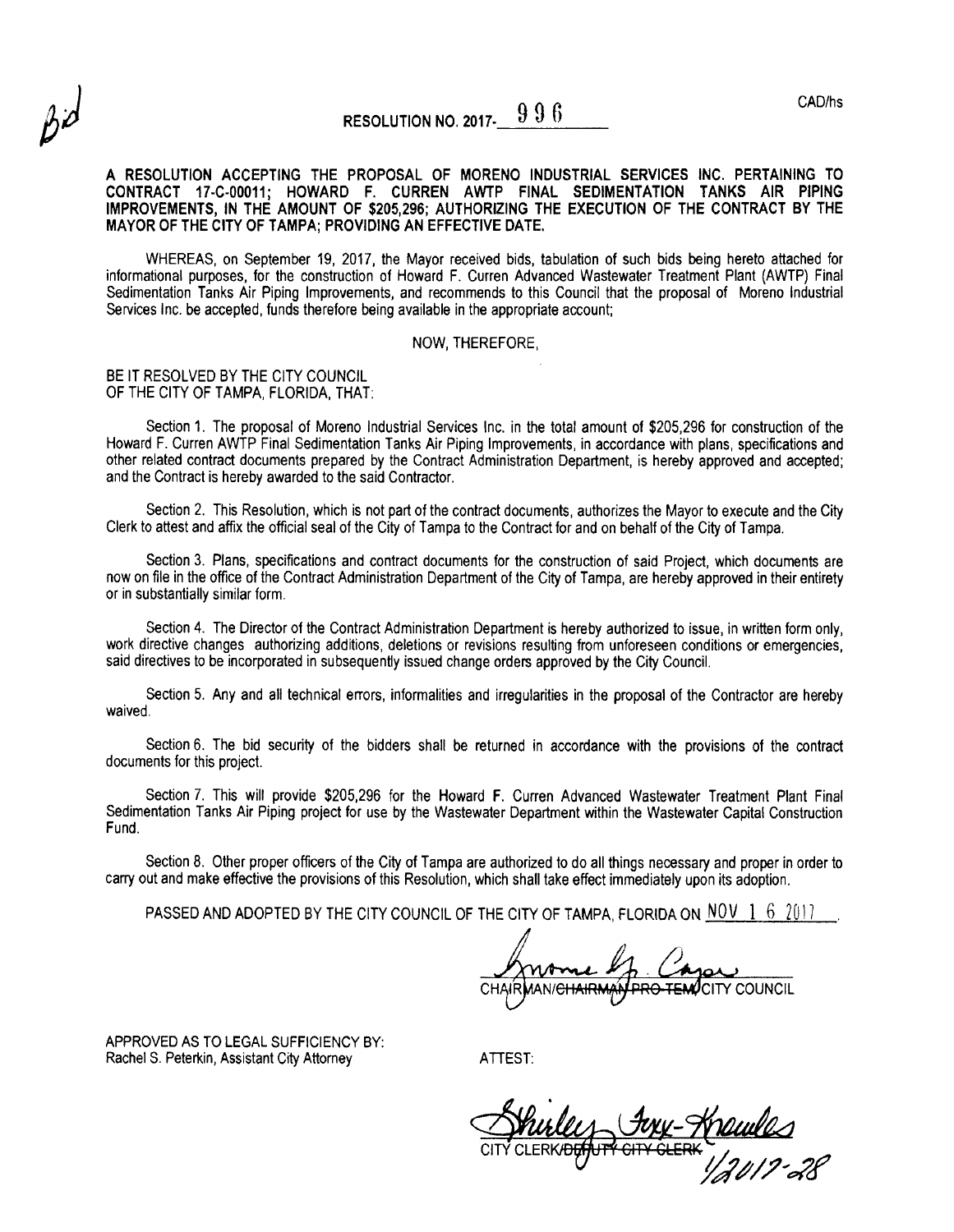## City of Tampa BID TABULATION Contract 17-C-00011; Howard F. Curren AWTP Final Sedimentation Tanks Air Piping Improvements Bid Opening - September 26, 2017

Posted September 26, 2017

| <b>CONTRACTOR</b>                                             | <b>TOTAL BID AMOUNT</b> |
|---------------------------------------------------------------|-------------------------|
| Moreno Industrial Services, Inc.                              | \$205,296.00            |
| <b>Trias Construction LLC</b>                                 | \$217,735.00            |
| BMG Conveyor Services of Florida, Inc DBA<br>Davis Industrial | \$274,832.00            |
| Advantage Environmental Services, Inc.                        | \$335,000.00            |
|                                                               |                         |

Notice of Intent to Award: Unless subsequently indicated otherwise, in a revised posting, the City of Tampa intends to award the referenced project to the lowest bidder listed in this tabulation. A bidder aggrieved by this decision may file a protest not later than 4:30 P.M., five (5) business days from the first posting hereof, pursuant to City of Tampa Code Chapter 2, Article V, Division 3, Section 2-282, Procurement Protest Procedures. Protests not conforming therewith shall not be reviewed.

Bids Received By: Jim Greiner

Jim Greiner, P.E. City of Tampa - Contract Administration Department 306 E. Jackson Street - 4N Tampa, FL 33602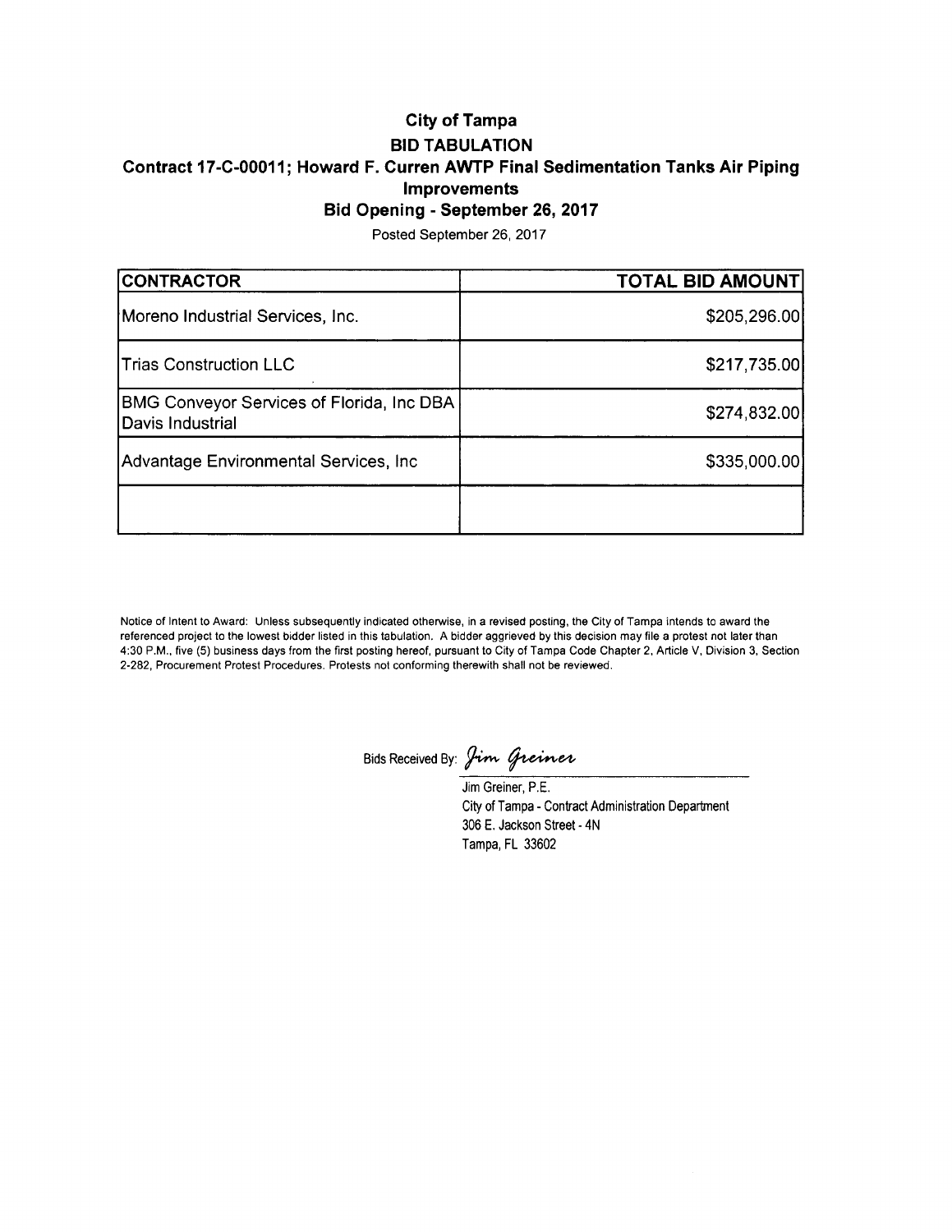$A^{C,\beta}$ 

### PROPOSAL

To the Mayor and City Council of the City of Tampa, Florida:

|      | Legal Name of Bidder: Moreno Industrial Services Inc.                                                                                                                                                                                                                                                                                                          |
|------|----------------------------------------------------------------------------------------------------------------------------------------------------------------------------------------------------------------------------------------------------------------------------------------------------------------------------------------------------------------|
|      | Bidder's Fictitious Name, if applicable:                                                                                                                                                                                                                                                                                                                       |
|      | Bidder is a/an: [ Individual [ ] Partnership* [ ] Joint Venture* [ ] LLC [ ] Corp. [ ] Other:                                                                                                                                                                                                                                                                  |
|      | Bidder is organized under the laws of: State of Florida [ ] Other:                                                                                                                                                                                                                                                                                             |
|      | Bidder Mailing Address: Le13 E. Sam Allen M. Plant Lity, F1 335623                                                                                                                                                                                                                                                                                             |
|      | Bidder's Federal Employee Identification No. (FEUEIN): 46 - 1982256                                                                                                                                                                                                                                                                                            |
|      | Bidder's License No.: CGC 1521548 Sidder's FDOS (SUNBIZ) Doc. No.: $P1300012477$<br>(See Ch. 489, FS; use entity's, individual's only if applicable)                                                                                                                                                                                                           |
|      | Sie Ch. 489. FS; use entity's. individual's <u>only</u> of applicable)<br>Bidder Contact Name <sup>rs</sup> : John H. Cananger Email: Journager & Movemoind. (813) 478. 4826                                                                                                                                                                                   |
|      | Bidder's own initial application for employment has criminal history screening practices similar in nature to the practices contained in<br>Chapter 12, Article VI, City of Tampa Code (Responses, whether "Yes" or "No", are for informational purposes only and will not be used<br>as a basis of award or denial, nor as a basis for any protest): ØYes □No |
|      | The below named person, appearing before the undersigned authority and after being first duly sworn, for him/herself and on behalf of<br>the entity submitting this Proposal does hereby affirm and declare as follows:                                                                                                                                        |
| (1)  | He/She is of lawful age and is authorized to act on behalf of Bidder (the individual, partnership, corporation, entity, etc. submitting<br>this Proposal) and that all statements made in this document are true and correct to the best of my knowledge.                                                                                                      |
| 721. | If Ridder is consection under a fictitious name. Ridder has currently complied with any and all laws and procedures noveming the                                                                                                                                                                                                                               |

- $(2)$ has currently complied with any and all laws and procedures governing the operation of businesses under fictitious names in the State of Florida
- No person or entity other than Bidder has any interest in this Proposal or in the Contract proposed to be entered into.  $(3)$
- $(4)$ This Proposal is made without any understanding, agreement, or connection with any person or entity making Proposal for the same purposes, and is in all respects fair and without collusion or fraud.
- $(5)$ Bidder is not in arrears to the City of Tampa, upon debt or contract, and is not a defaulter, as surety or otherwise, upon any obligation to the City of Tampa.
- $(6)$ That no officer or employee or person whose salary is payable in whole or in part from the City Treasury is, shall be or become interested, directly or indirectly, as a contracting party, partner, stockholder, surety or otherwise, in this Proposal, or in the performance of the Contract, or in the supplies, materials, or equipment and work or labor to which it relates, or in any portion of the profits thereof.
- Bidder has carefully examined and fully understands the Solicitation and has full knowledge of the scope, nature, and quality of the  $(7)$ work to be performed; furthermore, Bidder has carefully examined the site of the work and that, from his own investigations, he has satisfied himself as to the nature and location of the work, the character, quality, and quantity of materials and the kinds and extent of equipment and other facilities needed for the performance of the work, the general and local conditions and all difficulties to be encountered, and all other items which may, in any way, affect the work or its performance.
- Bidder (including its principals) nas | Aas NOT been debarred or suspended from contracting with a public entity.  $(8)$
- Bidder Mhas | Mas NOT implemented a drug-free workplace program that meets the requirements of Section 287.087, Florida  $(9)$ Statutes.
- Bidder has carefully examined and fully understands all the component parts of the Contract Documents and agrees Bidder will  $(10)$ execute the Contract, provide the required Public Construction Bond, and will fully perform the work in strict accordance with the terms of the Contract and Contract Documents therein referred to for the following prices, to wit:

\* If a Partnership or Joint Venture, attach Partnership or Joint Venture Agreement.

\*\* Someone the City may contact with questions/correspondence regarding this Solicitation and/or permits.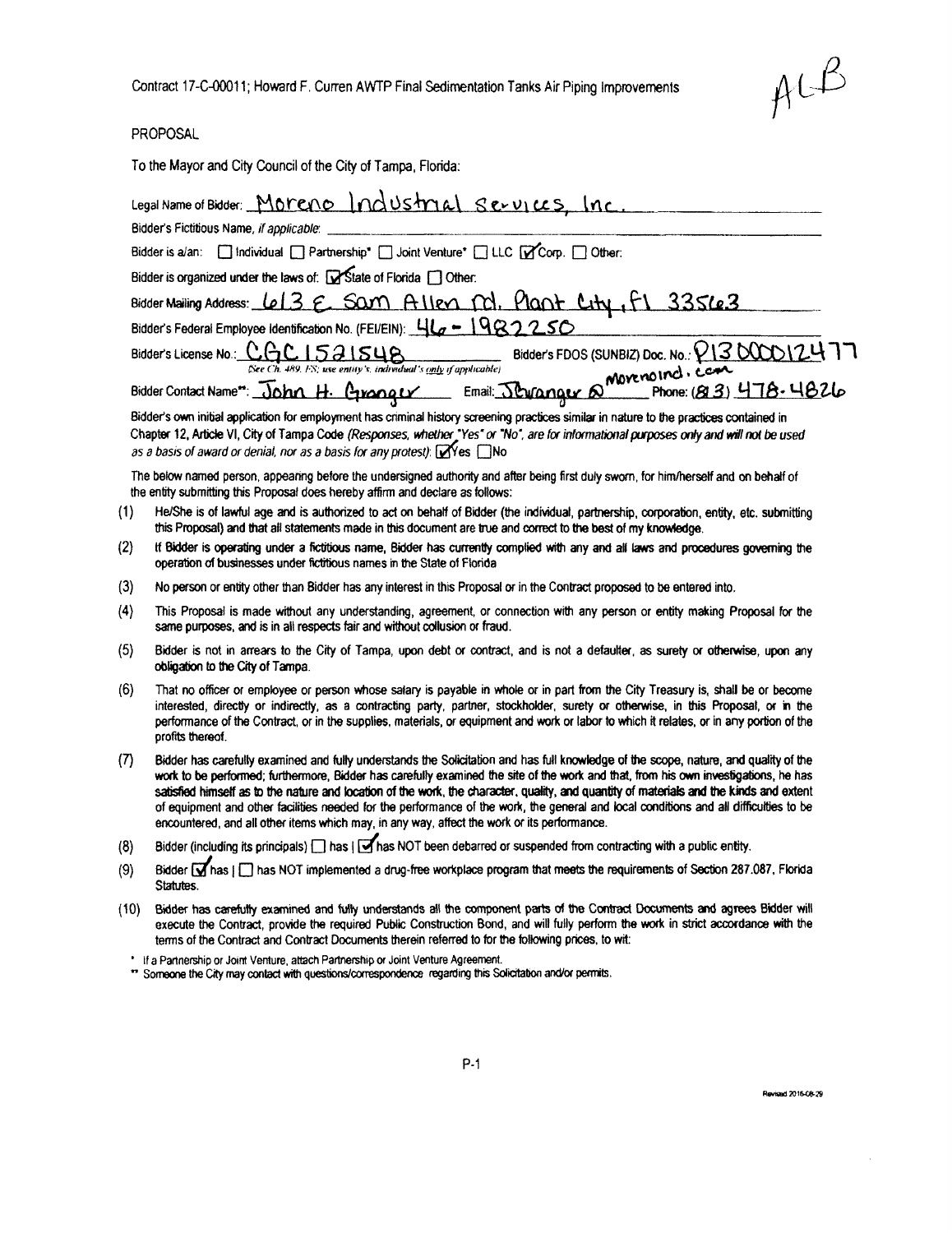| Contract<br>Item No. | Estimated<br>Quantity | Description and<br>Price in Words                                                                                                                                                                                                                           | <b>Computed Total</b><br>Price for<br>Item in Figures                                                                                                                                                                                                                                                                                                                                                                                                                                                                                                                             |
|----------------------|-----------------------|-------------------------------------------------------------------------------------------------------------------------------------------------------------------------------------------------------------------------------------------------------------|-----------------------------------------------------------------------------------------------------------------------------------------------------------------------------------------------------------------------------------------------------------------------------------------------------------------------------------------------------------------------------------------------------------------------------------------------------------------------------------------------------------------------------------------------------------------------------------|
| BASE BID             | LS                    | 4-inch existing steel process air header pipe and fittings with<br>Documents.                                                                                                                                                                               | The work includes the furnishing of all labor, equipment, and material<br>for the removal and replacement of (1) existing 12-inch butterfly valve;<br>4-inch sump pump discharge; 12-inch, 10-inch, 8-inch, 6-inch and<br>Schedule 40 Type-316 stainless steel; (18) existing pipe repair clamps<br>with sleeve type couplings and (25) existing pipe anchors with<br>stainless steel anchors in the Final Sedimentation Tanks No. 7-No.12,<br>any allowances as stated in SP-60, and with all associated work<br>required for a complete project in accordance with the Contract |
|                      |                       | and the contract of the contract of the contract of the contract of the contract of the contract of the contract of the contract of the contract of the contract of the contract of the contract of the contract of the contra<br>cents<br>(BASE BID)<br>LS | Two Hundred Five thousand two Hundred<br>$s\Delta 05$ , 296.00                                                                                                                                                                                                                                                                                                                                                                                                                                                                                                                    |

Contract 17-C-00011; Howard F. Curren AWTP Final Sedimentation Tanks Air Piping Improvements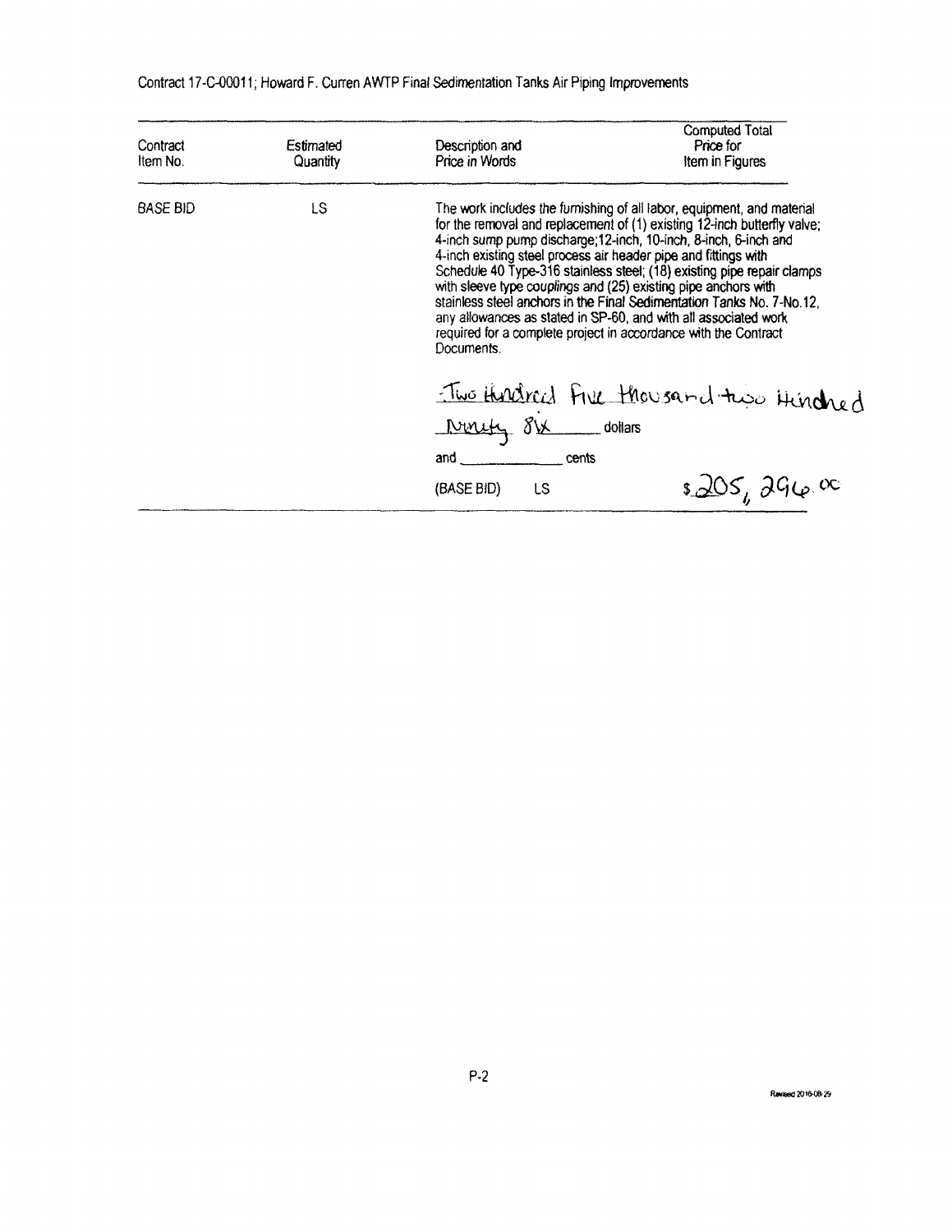Contract 17-C-00011; Howard F. Curren AWTP Final Sedimentation Tanks Air Piping Improvements

| computed Total Price in Words: The Henrifyid five the School + two 14 noticed |  |             |        |
|-------------------------------------------------------------------------------|--|-------------|--------|
|                                                                               |  | dollars and | cents. |
| Computed Total Price in Figures: $s$ 365                                      |  |             |        |

Bidder acknowledges that the following addenda have beep received and that the changes covered by the addendum(s) have been taken into account in this proposal: #1  $\angle$  #2  $\angle$  #3  $\angle$  #4  $\angle$  #5  $\angle$  #5  $\angle$  #7  $\angle$  #8 Bidder acknowledges the requirements of the City of Tampa's Equal Business Opportunity Program.

Bidder acknowledges that it is aware of Florida's Trench Safety Act (Sections 553.60-553.64, Florida Statutes), and agrees that Bidder together with any involved subcontractors will comply with all applicable trench safety standards. Bidder further acknowledges that included in the various items of this Proposal and the total bid price (as applicable) are costs for complying with the Trench Safety Act. Bidder further identifies the costs and methods summarized below:

|    | <b>Trench Safety Measure</b><br>(Description) | Unit of Measure<br>(LF, SY) | Unit<br><b>Quantity</b> | Unit<br>Cost      | <b>Extended</b><br>Cost |
|----|-----------------------------------------------|-----------------------------|-------------------------|-------------------|-------------------------|
| A  | Truch Box                                     |                             | $\overline{2}$          | $^{\prime}O$ 8.00 | 228.00                  |
| B  | Benching                                      |                             |                         | $\bullet$<br>79   | $\infty$<br>2 6 4       |
| C. |                                               |                             |                         |                   |                         |
|    |                                               |                             | <b>Total Cost: \$</b>   |                   | $\infty$                |

Accompanying this Proposal is a certified check, cashier's check or Tampa Bid Bond (form included herein must be used) for at least five percent (5%) of the total amount of the Proposal which check shall become the property of the City, or which bond shall become forthwith due and payable to the City, if this Proposal shall be accepted by the City and the Bidder shall fail to enter into a legally binding contract with and to furnish the required Public Construction Bond to the City within twenty (20) days after the date of its receipt of written Notice of Award by the City so to do.

FAILURE TO COMPLETE THE ABOVE MAY RESULT IN THE PROPOSAL BEING DECLARED NON-RESPONSIVE.

|                 | [SEAL]                                                 | Name of Bidder: NOreno Indu                                                                                                                                                  | strial Services    |  |
|-----------------|--------------------------------------------------------|------------------------------------------------------------------------------------------------------------------------------------------------------------------------------|--------------------|--|
|                 |                                                        |                                                                                                                                                                              |                    |  |
|                 |                                                        | Authorized Signature: <i>John H. Dramp</i>                                                                                                                                   |                    |  |
|                 |                                                        | Signer's Title: $\_\vee$ , $\mathcal V$                                                                                                                                      |                    |  |
| STATE OF $FZ$   |                                                        |                                                                                                                                                                              |                    |  |
|                 | COUNTY OF $H_{11/3}$ borough                           |                                                                                                                                                                              |                    |  |
| entity: $\vert$ | $JohuHGranses$ as $VP$                                 | For an   The forgoing instrument was sworn (or affirmed) before me this / 9 May of 1972 of                                                                                   |                    |  |
|                 | produced a/n state driver's license as identification. | of Margare Instruction Services and Partnership: Joint Venture LLC 4Corp                                                                                                     |                    |  |
| individual.     | a/n state driver's license as identification.          | For an The forgoing instrument was sworn (or affirmed) before me this $19^{4}$ day of $32p$ by lividual: $\frac{\sqrt{6}}{2}$ by lividual: $\frac{\sqrt{6}}{2}$ by lividual: |                    |  |
|                 | [NOTARY SEAL]                                          | WWW.URU.URIANS.State of FL<br>LORI JEROGRY Printer Name: Lori Jeffeoct<br>ANUMINING WAS<br>world Commission Rection 3                                                        |                    |  |
|                 |                                                        | #FF 986613<br><b>MANUS STATE</b>                                                                                                                                             | Revised 2016-06-29 |  |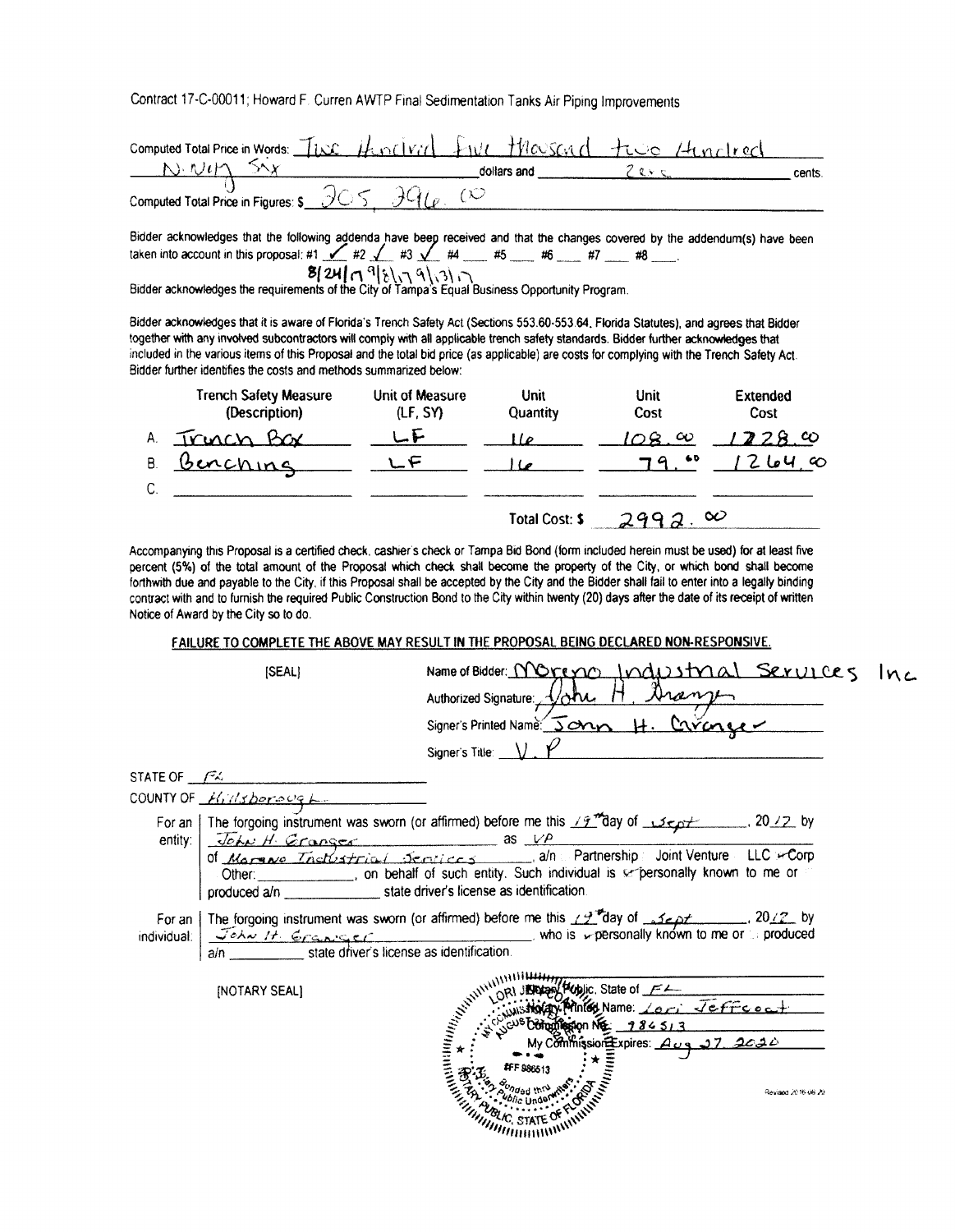#### TAMPA BID BOND

Contract 17-C-00011; Howard F. Curren AWTP Final Sedimentation Tanks Air Piping Improvements

KNOW ALL MEN BY THESE PRESENTS, that we, Moreno Industrial Services, Inc.

(hereinafter called the Principal) and \_\_Westfield Insurance Company

Ohio Chine Manufacture with its principal offices in the City of Westfield Center (and authorized to do business in the State of Florida, are held and firmly bound unto the City of Tampa, a Municipal Corporation of Hillsbo County, Florida, in the full and just sum of 5% of the amount of the (Bid) (Proposal) good and lawful money of the United States of America, to be paid upon demand of the City of Tampa, Florida, to which payment will and truly to be made we bind ourselves, our heirs, executors, administrators, successors, and assigns, jointly and severally and firmly these presents.

WHEREAS, the Principal is about to submit, or has submitted to the City of Tampa, Florida, a Proposal for the construction of certain facilities for the City designated Contract 17-C-00011, Howard F. Curren AWTP Final Sedimentation Tanks Air Piping Improvements.

WHEREAS, the Principal desires to file this Bond in accordance with law, in lieu of a certified Bidder's check otherwise required to accompany this Proposal.

NOW, THEREFORE: The conditions of this obligation are such that if the Proposal be accepted, the Principal shall, within twenty (20) days after the date of receipt of written Notice of Award, execute a contract in accordance with the Proposal and upon the terms, conditions and price set forth therein, in the form and manner required by the City of Tampa. Florida and execute a sufficient and satisfactory Public Construction Bond payable to the City of Tampa. Florida in an amount of one hundred percent (100%) of the total contract price, in form and with security satisfactory to said City, then this Bid Bond obligation is to be void; otherwise to be and remain in full force and virtue in law, and the Surety shall, upon failure of the Principal to comply with any or all of the foregoing requirements within the time specified above, immediately pay to the aforesaid City, upon demand, the amount thereof, in good and lawful money of the United States of America, not as a penalty, but as liquidated damages.

IN TESTIMONY THEREOF, the Principal and Surety have caused these presents to be duly signed and sealed this 26th day of September 2017.

Principal

| B١                   |  |
|----------------------|--|
| RC 5<br><b>TITLE</b> |  |
| R١                   |  |

(SEAL)

Kevin Wojtowicz Producing Agent

1000 Central Ave, Suite 200, St. Petersburg, FL 33705 **Producing Agent's Address** 

Nielson, Wojtowicz, Neu & Associates Name of Agency

The addition of such phrases as "not to exceed" or like import shall render the (Bid) (Proposal)non-responsive.

**BB-1** 

and 2016-08-29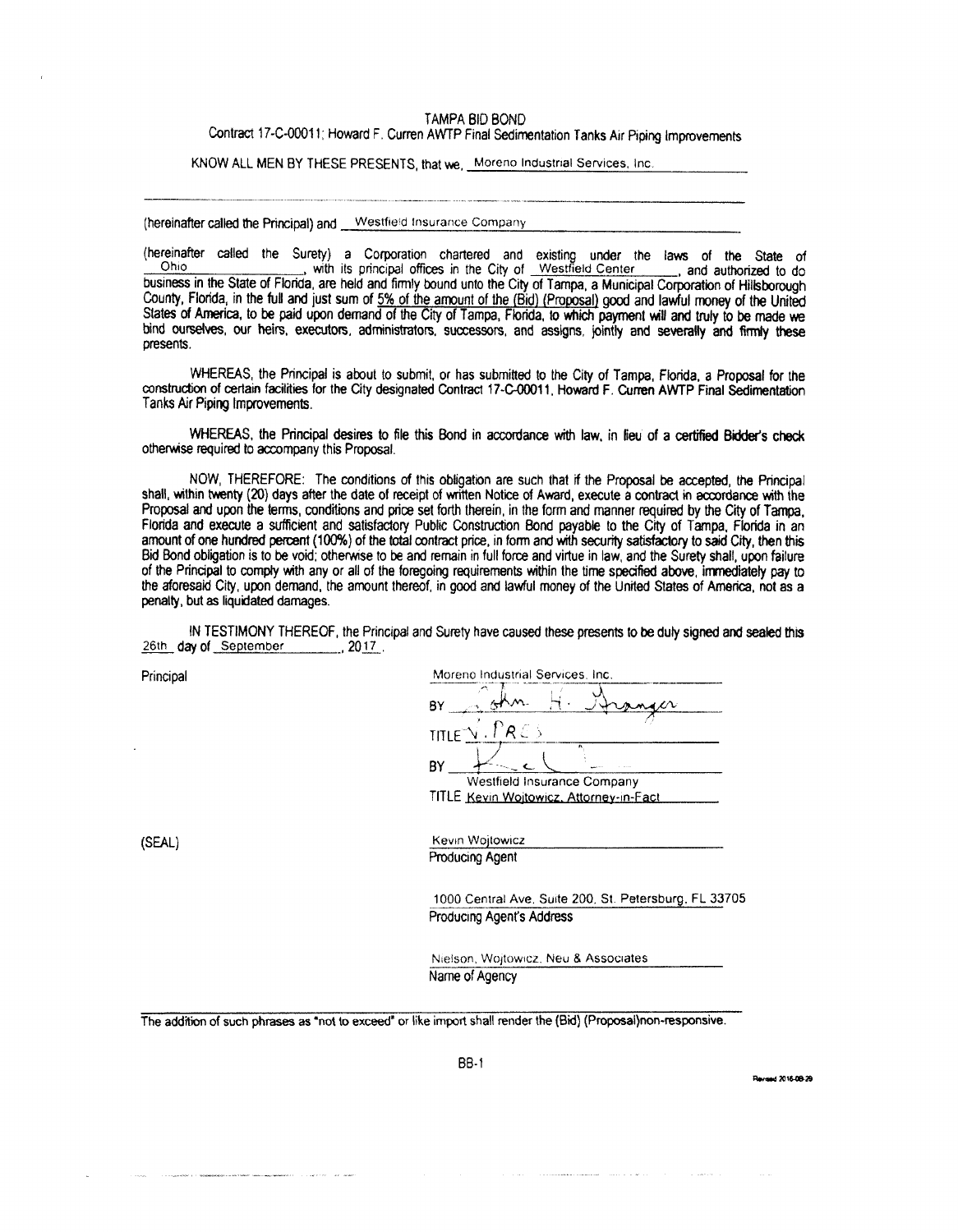#### THIS POWER OF ATTORNEY SUPERCEDES ANY PREVIOUS POWER BEARING THIS SAME POWER # AND ISSUED PRIOR TO 12/18/14, FOR ANY PERSON OR PERSONS NAMED BELOW.

General Power of Attorney

## POWER NO. 0994782 00 **Westfield Insurance Co. Westfield National Insurance Co.** Ohio Farmers Insurance Co.

**CERTIFIED COPY** 

Westfield Center, Ohio

Know All Men by These Presents, That WESTFIELD INSURANCE COMPANY, WESTFIELD NATIONAL INSURANCE COMPANY and OHIO<br>FARMERS INSURANCE COMPANY, corporations, hereinafter referred to individually as a "Company" and collectively presents make, constitute and appoint<br>KEVIN WOJTOWICZ, JENNIFER STEPHENS, JOHN R. NEU, JOINTLY OR SEVERALLY

of ST PETERSBURG and State of FL its true and lawful Attorney(s)-in-Fact, with full power and authority hereby conferred in its name, place and stead, to execute, acknowledge and deliver any and all bonds, recognizances, undertakings, or other instruments or contracts of suretyship- . . . .

LIMITATION: THIS POWER OF ATTORNEY CANNOT BE USED TO EXECUTE NOTE GUARANTEE, MORTGAGE DEFICIENCY, MORTGAGE<br>GUARANTEE, OR BANK DEPOSITORY BONDS.

**GUARANTEE, OR BANK DEPOSITORY BONDS.**<br>Secretary, hereby as if such bonds were signed by the President, sealed with the corporate<br>and to bind any of the Company and duly and to the same extent as if such bonds were signed

The Attorney-in-Fact. may be given full power and authority for and in the name of and on behalf of the Company, to execute, acknowledge and<br>deliver, any and all bonds, recognizances, contracts, agreements of indemnity and

Search and the United States (Company will respect to any bond of undertaking to which it is attacked. (Least adopted at a meding<br>The Witness Whereof, WESTFIELD INSURANCE COMPANY, WESTFIELD NATIONAL INSURANCE COMPANY and O



County of Medina

On this 18th day of DECEMBER A.D., 2014, before me personally came Dennis P. Baus to me known, who, being by me duly sworn, did depose and say, that he resides in Wooster, Ohio; that he is National Surety Leader and Senior

Notarial Seat Affixed

State of Ohio County of Medina

SS.



David A. Kotnik, Attorney at Law, Notary Public My Commission Does Not Expire (Sec. 147.03 Ohio Revised Code)

I. Frank A. Carrino, Secretary of WESTFIELD INSURANCE COMPANY, WESTFIELD NATIONAL INSURANCE COMPANY and OHIO FARMERS INSURANCE COMPANY, JOURNAL SECTION OF THE RESOLUTION OF THE RESOLUTION OF THE RELEASE OF ALLOCATED OF ALLOCATED AND THE RESOLUTION OF THE RELEASE OF THE RELEASE OF THE RELEASE OF THE RELEASE OF THE RELEASE OF THE RELEASE O in full force and effect.

In Witness Whereof, I have hereunto set my hand and affixed the seals of said Companies at Westfield Center, Ohio, this 26th day of September A.D., 2017



Frank A **Arnew Secretary** 

Frank A. Carrino, Secretary

BPOAC2 (combined) (06-02)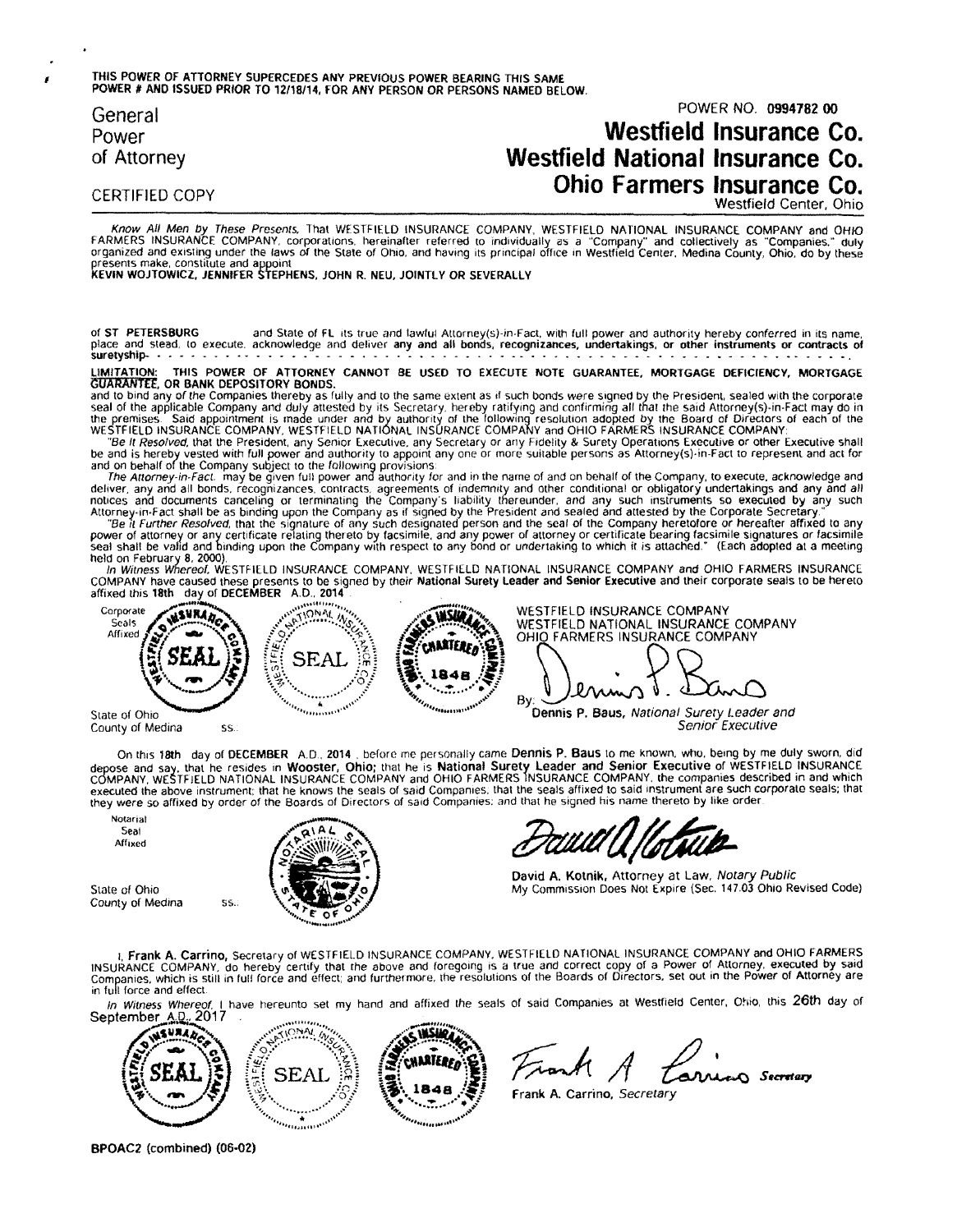**Good Faith Effort Compliance Plan Guidelines** for Wom

|  |  |  | en/Minority Business Enterprise\Small Local Business Enterprise Participation |
|--|--|--|-------------------------------------------------------------------------------|
|  |  |  |                                                                               |

City of Tamoa - Equal Business Opportunity Program

|     | er rompa – Equardomicos Opportom; riogram<br>Tanks Air Khing Improvements<br>(MBD Form 50 - detailed instructions on page 2 of 2).                                                                                                                                                                                                                                                                                                                                                                                                                                                                                                                                                                                                                                                                                                                                                                                                                                                                                                                                                                 |
|-----|----------------------------------------------------------------------------------------------------------------------------------------------------------------------------------------------------------------------------------------------------------------------------------------------------------------------------------------------------------------------------------------------------------------------------------------------------------------------------------------------------------------------------------------------------------------------------------------------------------------------------------------------------------------------------------------------------------------------------------------------------------------------------------------------------------------------------------------------------------------------------------------------------------------------------------------------------------------------------------------------------------------------------------------------------------------------------------------------------|
|     | Contract Name 17-C-06011; Howard F. Curring ANTP Final Sectionships non<br>Bid Date $9 - 19 - 17$                                                                                                                                                                                                                                                                                                                                                                                                                                                                                                                                                                                                                                                                                                                                                                                                                                                                                                                                                                                                  |
|     | Bidder/Proposer MOY LNO<br>Industrial<br>Services                                                                                                                                                                                                                                                                                                                                                                                                                                                                                                                                                                                                                                                                                                                                                                                                                                                                                                                                                                                                                                                  |
|     | $\lambda$<br>Signature<br>Date $9 - 19 - 17$                                                                                                                                                                                                                                                                                                                                                                                                                                                                                                                                                                                                                                                                                                                                                                                                                                                                                                                                                                                                                                                       |
|     | $\varrho$<br>Title $\mathbf{U}$<br>$Name$ $DoVm$<br>Corange                                                                                                                                                                                                                                                                                                                                                                                                                                                                                                                                                                                                                                                                                                                                                                                                                                                                                                                                                                                                                                        |
|     | The Compliance Plan with attachments is a true account of Good Faith Efforts (GFE) made to achieve the participation goals as<br>specified for Women/Minority Business Enterprises/Small Local Business Enterprises (WMBE/SLBE) on the referenced contract:                                                                                                                                                                                                                                                                                                                                                                                                                                                                                                                                                                                                                                                                                                                                                                                                                                        |
|     | a The WMBE/SLBE participation Goal is Met or Exceeded. See DMI Forms 10 and 20 which accurately report all<br>subcontractors solicited and all subcontractors to-be-utilized.                                                                                                                                                                                                                                                                                                                                                                                                                                                                                                                                                                                                                                                                                                                                                                                                                                                                                                                      |
|     | <b>D</b> The WMBE/SLBE participation Goal is Not Achieved. The following list is an overview of the baseline GFE action<br>steps already performed. Furthermore, it is understood that these GFE requirements are weighted in the compliance<br>evaluation based on the veracity and demonstrable degree of documentation provided with the bid/proposal:<br>(Check applicable boxes below. Must enclose supporting documents accordingly with remarks)                                                                                                                                                                                                                                                                                                                                                                                                                                                                                                                                                                                                                                            |
| (1) | Solicited through reasonable and available means the interest of WMBE/SLBEs that have the capability to perform the work of the contract. The Bidder or Proposer must<br>solicit this interest within sufficient time to allow the WMBE/SLBEs to respond. The Bidder or Proposer must take appropriate steps to follow up initial solicitations with<br>efforts. $\Box$ Qualifying Remarks:                                                                                                                                                                                                                                                                                                                                                                                                                                                                                                                                                                                                                                                                                                        |
| (2) | Provided interested WMBE/SLBEs with adequate, specific scope information about the plans, specifications, and requirements of the contract, including addenda, in a<br>used. <b>D</b> Qualifying Remarks:                                                                                                                                                                                                                                                                                                                                                                                                                                                                                                                                                                                                                                                                                                                                                                                                                                                                                          |
| (3) | Negotiated in good faith with interested WMBE/SLBEs that have submitted bids (e.g. adjusted quantities or scale). Documentation of negotiation must include the names.<br>addresses, and telephone numbers of WMBE/SLBEs that were solicited; the date of each such solicitation; a description of the information provided regarding the plans<br>and specifications for the work selected for subcontracting; and evidence as to why agreements could not be reached with WMBE/SLBEs to perform the work. Additional<br>costs involved in soliciting and using subcontractors is not a sufficient reason for a bidder/proposer's failure to meet goals or achieve participation, as long as such costs<br>are reasonable. Bidders are not required to accept excessive quotes in order to meet the goal<br>a DMI Utilized Forms for sub-(contractor/consultant) reflect genuine negotiations and This project is an RFQ/RFP in nature<br>and negotiations are limited to clarifications of scope/specifications and qualifications. is See enclosed documentation.<br><b>Qualifying Remarks:</b> |
| (4) | Not rejecting WMBE/SLBEs as being unqualified without justification based on a thorough investigation of their capabilities. The WMBE/SLBEs standing within its industry,<br>membership in specific groups, organizations / associations and political or social affiliations are not legitimate causes for rejecting or not soliciting bids to meet the goals.<br>n Not applicable. In See attached justification for rejection of a subcontractor's bid or proposal. In Qualifying Remarks:                                                                                                                                                                                                                                                                                                                                                                                                                                                                                                                                                                                                      |
| (5) | Made scope(s) of work available to WMBE/SLBE subcontractors and suppliers; and, segmented portions of the work or material consistent with the available<br>WMBE/SLBE subcontractors and suppliers, so as to facilitate meeting the goal [1] Sub-Contractors were allowed to bid on their own choice of<br>work or trade without restriction to a pre-determined portion. $\Box$ See enclosed comments. $\Box$ Qualifying Remarks:                                                                                                                                                                                                                                                                                                                                                                                                                                                                                                                                                                                                                                                                 |
| (6) | Made good faith efforts, despite the ability or desire of Bidder/Proposer to perform the work of a contract with its own forces/organization. A Bidder/Proposer who desires<br>to self-perform the work of a contract must demonstrate good faith efforts if the goal has not been met. [1] Sub-Contractors were not prohibited from<br>submitting bids/proposals and were solicited on work typically self-performed by the prime. Dualifying Remarks:                                                                                                                                                                                                                                                                                                                                                                                                                                                                                                                                                                                                                                            |
| (7) | Segmented portions of the work to be performed by WMBE/SLBEs in order to increase the likelihood that the goals will be met. This includes, where appropriate,<br>kranking and contract work items into aconomically forgother units (orgothiae/scale) in facilitate WMRF/SI RF nathcination, even when the Birkter/Proposer might otherwise                                                                                                                                                                                                                                                                                                                                                                                                                                                                                                                                                                                                                                                                                                                                                       |

- breaking out contract work items into <u>economically teasible units (quantities/scale)</u> to facilitate WMBE/SLBE participation, even when the Bidder/Proposer might otherwise<br>prefer to perform these work items with its own fo solicited on work typically self-performed by the prime. 
see enclosed comments. □ Qualifying Remarks:
- Made efforts to assist interested WMBE/SLBEs in obtaining bonding, lines of credit, or insurance as required by the city or contractor  $(8)$ G See enclosed documentation on initiatives undertaken and methods to accomplish. [16] Qualifying Remarks:
- Made efforts to assist interested WMBE/SLBEs in obtaining necessary equipment, supplies, materials, or related assistance or services, including participation in an  $(9)$
- (10) Effectively used the services of the City and other organizations that provide assistance in the recruitment and placement of WMBE/SLBEs. D See enclosed documentation. In The following services were used.

Note: Provide any unsolicited information that will support the Bid/RFP Compliance Evaluation. n Named Documents Are:

MBD Form 50 rev effective 02/2016

Tanyxi

**GFECP MBD Form 50** 

Page 1 of 2

 $\bullet$ 

and the

 $\sim 10^{-1}$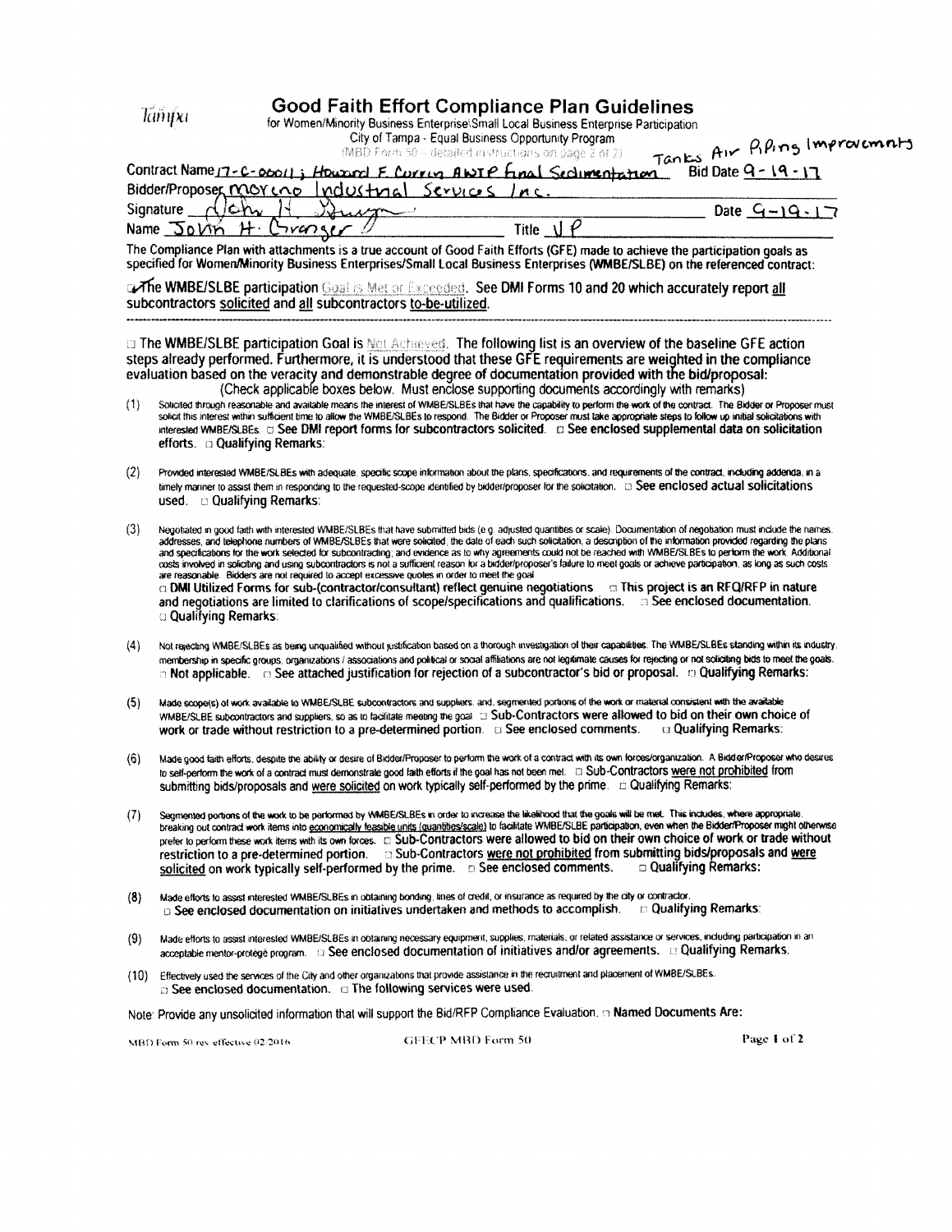Tampa

Failure to Complete, Sign and Submit Both Forms 30 & 20 SHALL render the Bid or Proposal Non-Responsive

### Page 1 of 4 - DMI Solicited/Utilized Schedules City of Tampa - Schedule of All Solicited Sub-(Contractors/Consultants/Suppliers) (FORM MBD-10)

|                                                                                    | Contract No.: 17 - C-60011 Contract Name: Howard F Curris Aws P Final Section unt Tanks A, young |
|------------------------------------------------------------------------------------|--------------------------------------------------------------------------------------------------|
|                                                                                    |                                                                                                  |
| Federal ID: $\underline{UC}$ - $1982250$ Phone: $B13$ - $\underline{U}79.4825$ ax: | Email: <u>Storanger</u> a mornalnd.com                                                           |

Check applicable box(es). Detailed Instructions for completing this form are on page 2 of 4.

[ ] No Firms were contacted or solicited for this contract.

[ ] No Firms were contacted because:

[ ] See attached list of additional Firms solicited and all supplemental information (List must comply to this form) Note: Form MBD-10 must list ALL subcontractors solicited including Non-minority/small businesses

NIGP Code Categories: Buildings = 909, General = 912, Heavy = 913, Trades = 914, Architects = 906, Engineers & Surveyors = 925, Supplier = 912-77

| $S = SLBE$<br>W=WMBE<br>$O =$ Neither<br>Federal ID | Company Name<br><b>Address</b><br>Phone, Fax, Email             | Type of Ownership<br>(F=Female M=Male)<br>BF BM = African Am.<br>HF HM = Hispanic<br>AF AM = Asian Am.<br>NF NM = Native Am.<br>CF CM = Caucasian | Trade or<br>Services<br>NIGP Code<br>(listed<br>above) | Contact<br>Method<br>L=Letter<br>$F = Fax$<br>E=Email<br>P=Phone | Quote<br>$\alpha$<br>Response<br>Received<br>YN |
|-----------------------------------------------------|-----------------------------------------------------------------|---------------------------------------------------------------------------------------------------------------------------------------------------|--------------------------------------------------------|------------------------------------------------------------------|-------------------------------------------------|
|                                                     | Micclacle have nones pc. 14039<br>Tampa, F1 33687, 813 140 1144 |                                                                                                                                                   | $ q_{12}$ 77 $ E $                                     |                                                                  |                                                 |
|                                                     | Personson Co 30 45k 14FB                                        |                                                                                                                                                   | $G(27) \leq$                                           |                                                                  |                                                 |
|                                                     |                                                                 |                                                                                                                                                   |                                                        |                                                                  |                                                 |
|                                                     |                                                                 |                                                                                                                                                   |                                                        |                                                                  |                                                 |
|                                                     |                                                                 |                                                                                                                                                   |                                                        |                                                                  |                                                 |
|                                                     |                                                                 |                                                                                                                                                   |                                                        |                                                                  |                                                 |
|                                                     |                                                                 |                                                                                                                                                   |                                                        |                                                                  |                                                 |

It is hereby certified that the information provided is an accurate and true account of contacts and solicitations for sub-contracting opportunities on this contract.

Date:  $4/19/17$ Name/Title:  $\lambda$ ec Signed Sign and Submit Both Forms 10 & 20 SHALL render the Bid or Proposal Non-Responsive omplete, Forms must be included with Bid / Proposal

MBD 10 rev./effective 02/2016